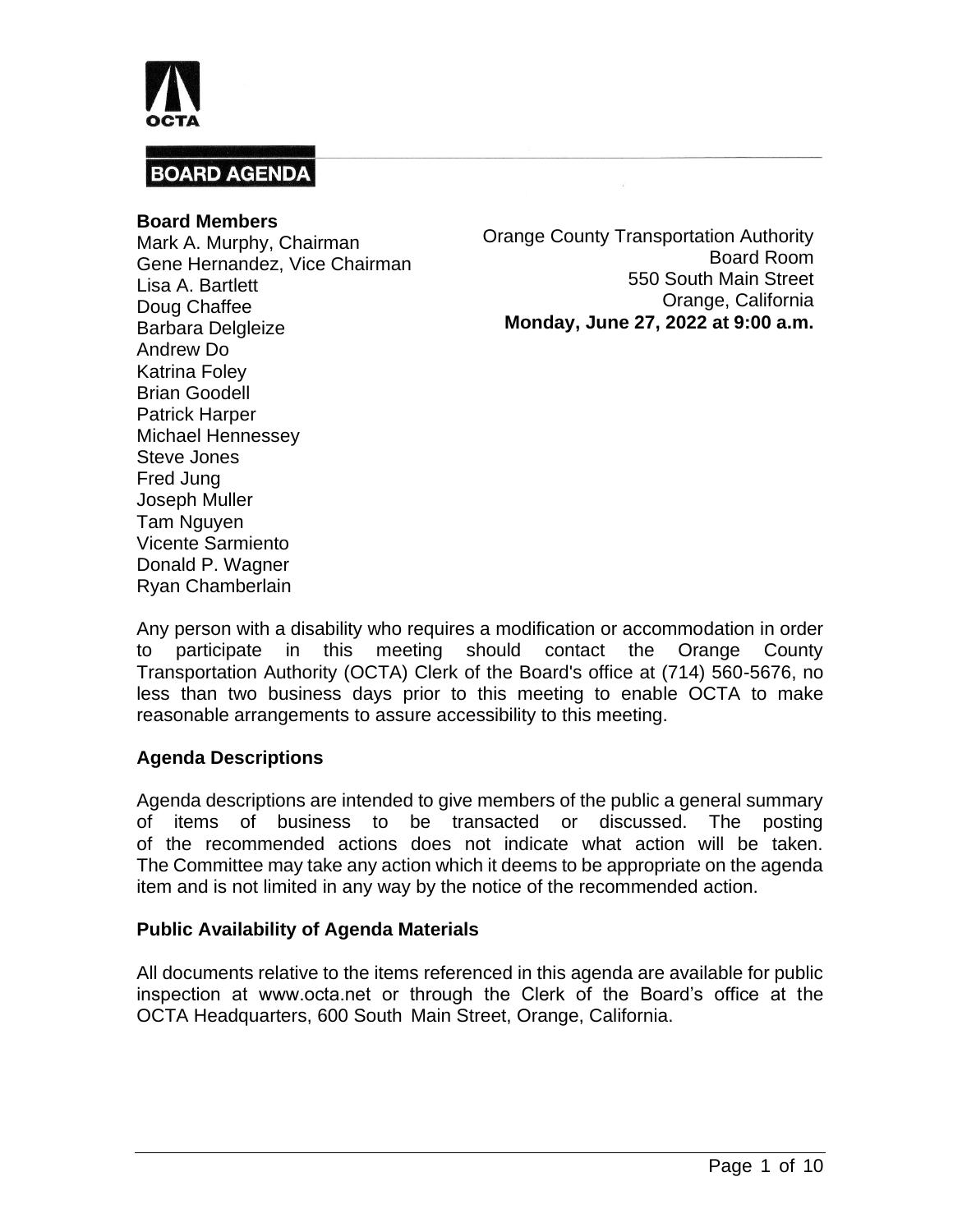

### **Meeting Access and Public Comments on Agenda Items**

Members of the public can either attend in-person (subject to OCTA's Coronavirus (COVID-19) safety protocols) or listen to audio live streaming of the Board and Committee meetings by clicking the below link:

<https://www.octa.net/About-OCTA/Who-We-Are/Board-of-Directors/Live-and-Archived-Audio/>

Members of the public may address the Board of Directors regarding any item in two ways:

#### **In-Person Comment**

Members of the public may attend in-person (subject to OCTA's COVID-19 safety protocols) and address the Board regarding any item. Members of the public will be required to complete a COVID-19 symptom and temperature screening.

Please complete a speaker's card and submit it to the Clerk of the Board (or notify the Clerk of the Board the item number on which you wish to speak). Speakers will be recognized by the Chairman at the time the agenda item is to be considered. A speaker's comments shall be limited to three minutes.

#### **Written Comment**

Written public comments may also be submitted by emailing them to [ClerkOffice@octa.net,](mailto:ClerkOffice@octa.net) and must be sent by **5:00 p.m. the day prior to the meeting**. If you wish to comment on a specific agenda Item, please identify the Item number in your email. All public comments that are timely received will be part of the public record and distributed to the Board. Public comments will be made available to the public upon request.

### **Call to Order**

**Invocation** Director Goodell

**Pledge of Allegiance** Director Hennessey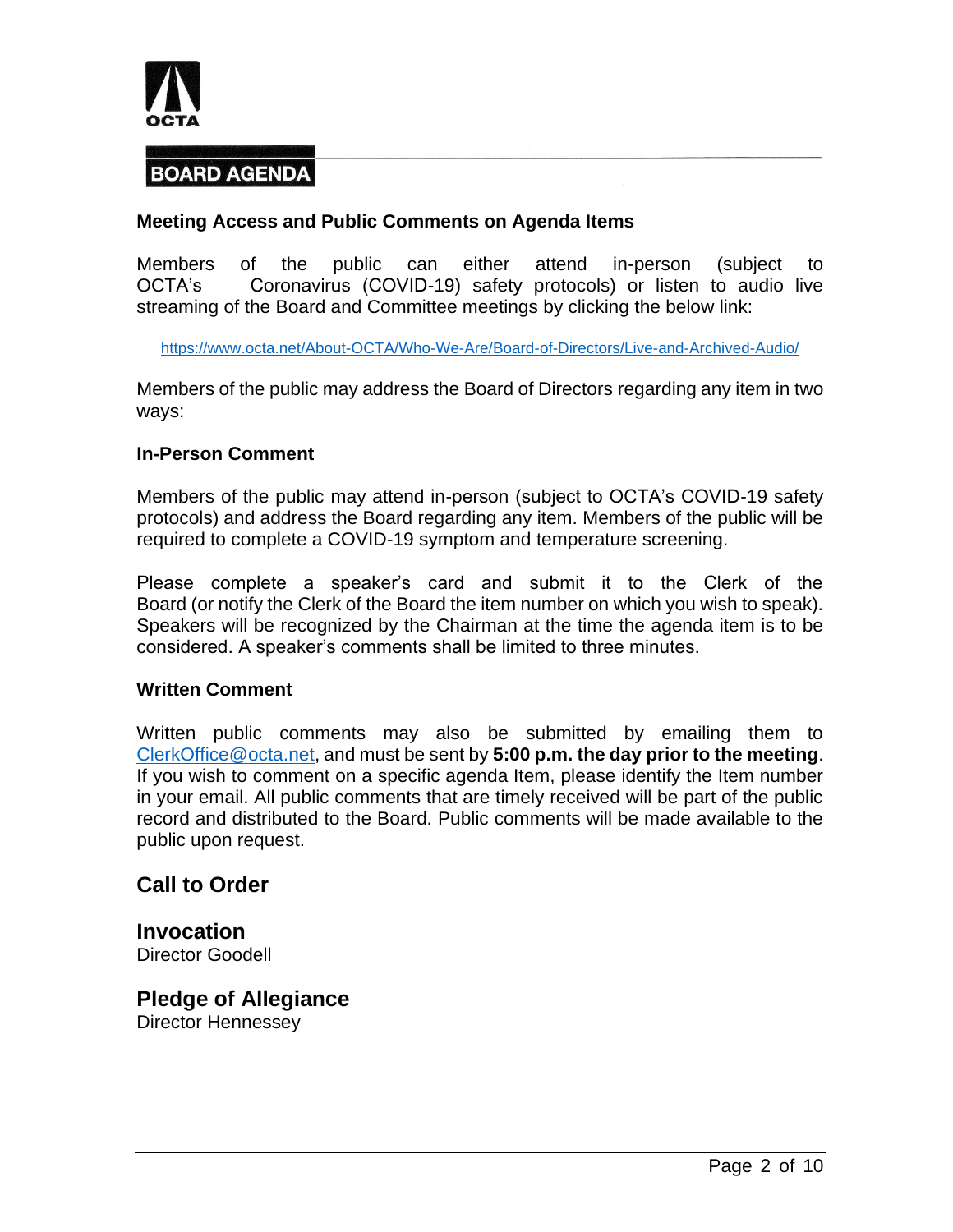

## **Special Calendar**

## **Orange County Transportation Authority Special Calendar Matters**

#### **1. Presentation of Resolutions of Appreciation for Employees of the Month for June 2022**

Present Orange County Transportation Authority Resolutions of Appreciation Nos. 2022-048, 2022-049, and 2022-050 to Francis Laurente, Coach Operator; Miguel Madrigal, Maintenance; and Eden Wang, Administration, as Employees of the Month for June 2022.

**2. 2022 Measure M Taxpayer Oversight Committee New Member Recruitment and Lottery** Christina Byrne/Maggie McJilton

#### **Overview**

The Renewed Measure M Ordinance No. 3 calls for a committee to oversee implementation of the program of transportation improvements. Each year, new committee members are recruited and selected to fill vacancies left by expired terms. The recruitment process for the Measure M Taxpayer Oversight Committee has been completed for 2022, and a lottery must take place in public session to fill vacancies in the First, Third, Fourth, and Fifth Supervisorial Districts.

#### **Recommendation**

Pursuant to the Renewed Measure M Ordinance No. 3, conduct the lottery for final selection of new Measure M Taxpayer Oversight Committee members by drawing one name each representing the First, Third, Fourth, and Fifth Supervisorial Districts from the list of recommended finalists from the Grand Jurors Association of Orange County.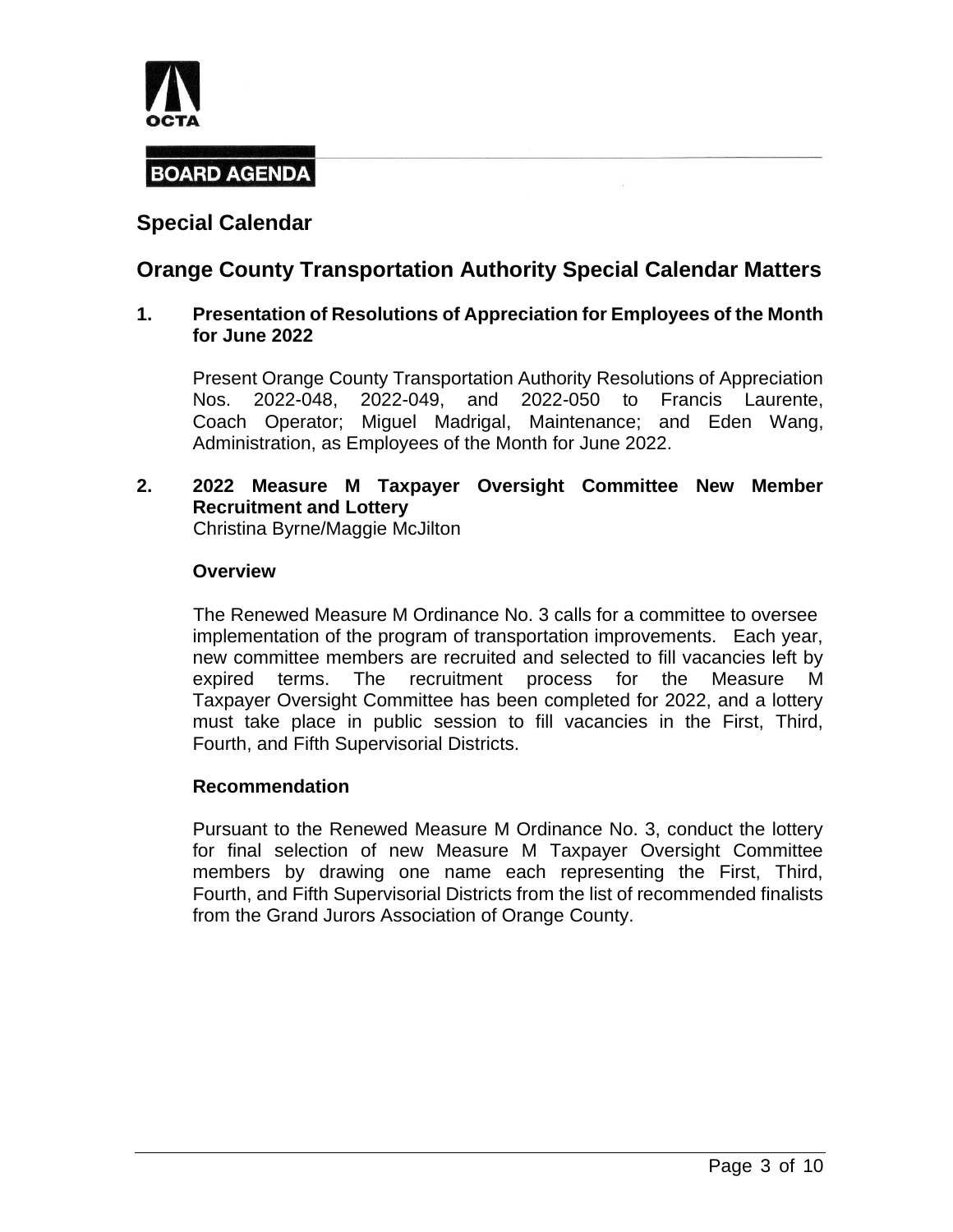

## **Consent Calendar (Items 3 through 12)**

All matters on the Consent Calendar are to be approved in one motion unless a Board Member or a member of the public requests separate action on a specific item.

## **Orange County Transportation Authority Consent Calendar Matters**

#### **3. Approval of Minutes**

Approval of the Orange County Transportation Authority and affiliated agencies' regular meeting minutes of June 13, 2022.

### **4. State Legislative Status Report**

Alexis Leicht/Lance M. Larson

#### **Overview**

The Orange County Transportation Authority provides regular updates to the Legislative and Communications Committee on policy issues directly impacting its overall programs, projects, and operations. An oppose position is recommended on a bill related to expanding the California Environmental Quality Act. An oppose unless amended position is recommended on legislation pertaining to new vehicle technologies for public transit services. Support positions are recommended on a bill related to a transportation funding needs assessment and a bill related to analysis of recent changes to how a lead agency analyzes transportation impacts of a project under the California Environmental Quality Act.

#### **Recommendations**

- A. Adopt an OPPOSE position on AB 1001 (Garcia, D-Downey), which would expand the California Environmental Quality Act and makes changes to how an agency mitigates impacts of a project in disadvantage communities.
- B. Adopt an OPPOSE UNLESS AMENDED position on AB 2441 (Kalra, D-San Jose), which would require public transit employers to notify and collectively bargain the use of new vehicle technologies for public transit services.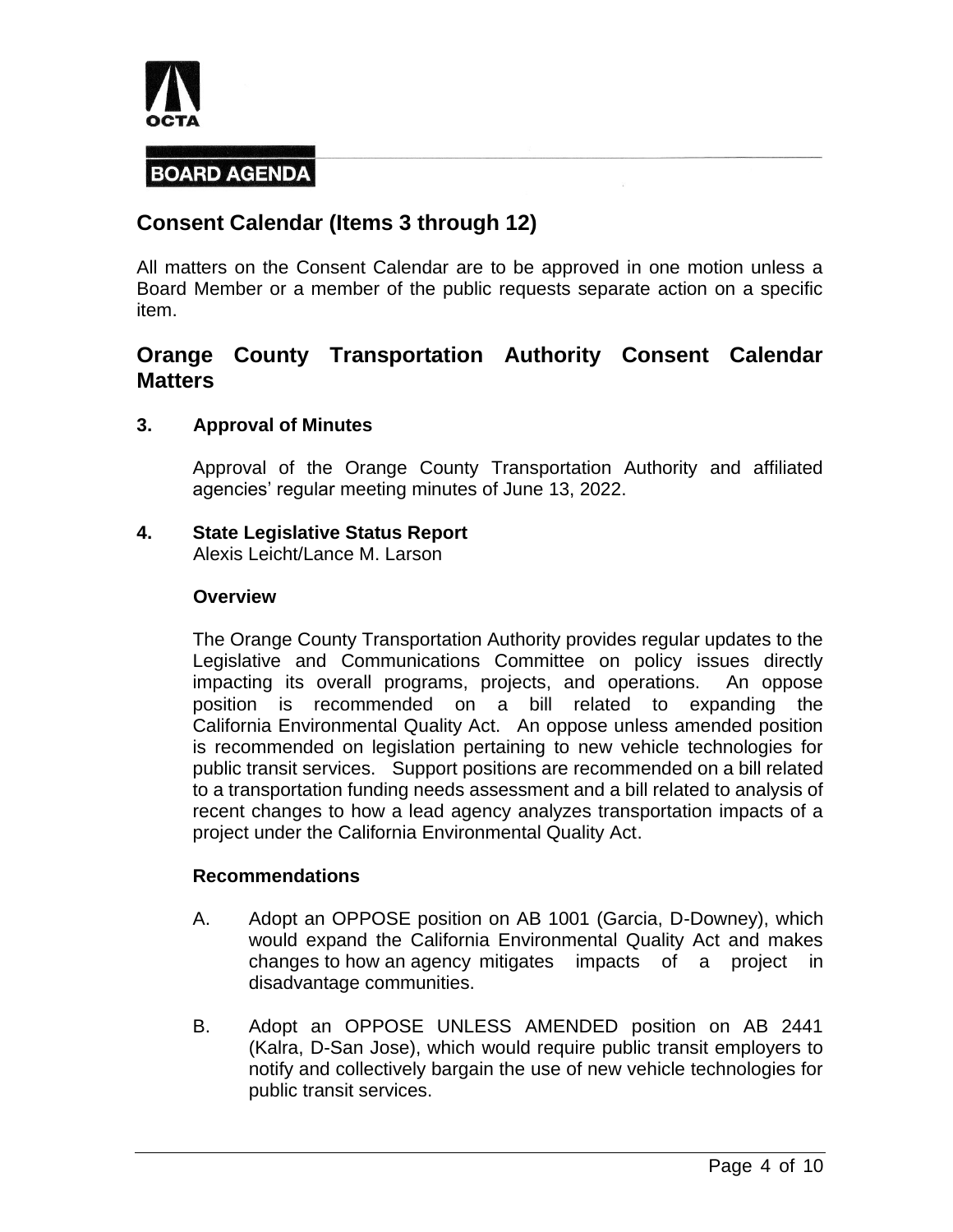

- C. Adopt a SUPPORT position on SB 1121 (Gonzalez, D- Long Beach), which would require the California Transportation Commission to conduct a statewide transportation needs assessment.
- D. Adopt a SUPPORT position on SB 1410 (Caballero, D-Salinas), which would analyze the implementation of changes to the California Environmental Quality Act changing the metric to analyze transportation impacts of a project.

#### **5. Federal Legislative Status Report**

Kristin Jacinto/Lance M. Larson

#### **Overview**

The Orange County Transportation Authority regularly updates the Legislative and Communications Committee on policy and regulatory issues directly impacting the agency's programs, projects, and operations. This report includes an overview of community project funding requests submitted by Orange County delegation members for the Orange County Transportation Authority. An update is provided on rulemaking associated with new Buy America requirements under the Infrastructure Investment and Jobs Act.

#### **Recommendation**

Receive and file as an information item.

**6. Proposed Schedule for the Orange County Transportation Authority's 2023-24 State and Federal Legislative Platforms** Alexis Leicht/Lance M. Larson

#### **Overview**

The Orange County Transportation Authority is beginning the process of preparing legislative platforms for the upcoming sessions of the California State Legislature and United States Congress beginning in 2023. The legislative platforms communicate comprehensive legislative and regulatory priorities that provide direction to staff, advocates, and legislative representatives in Sacramento and Washington, D.C.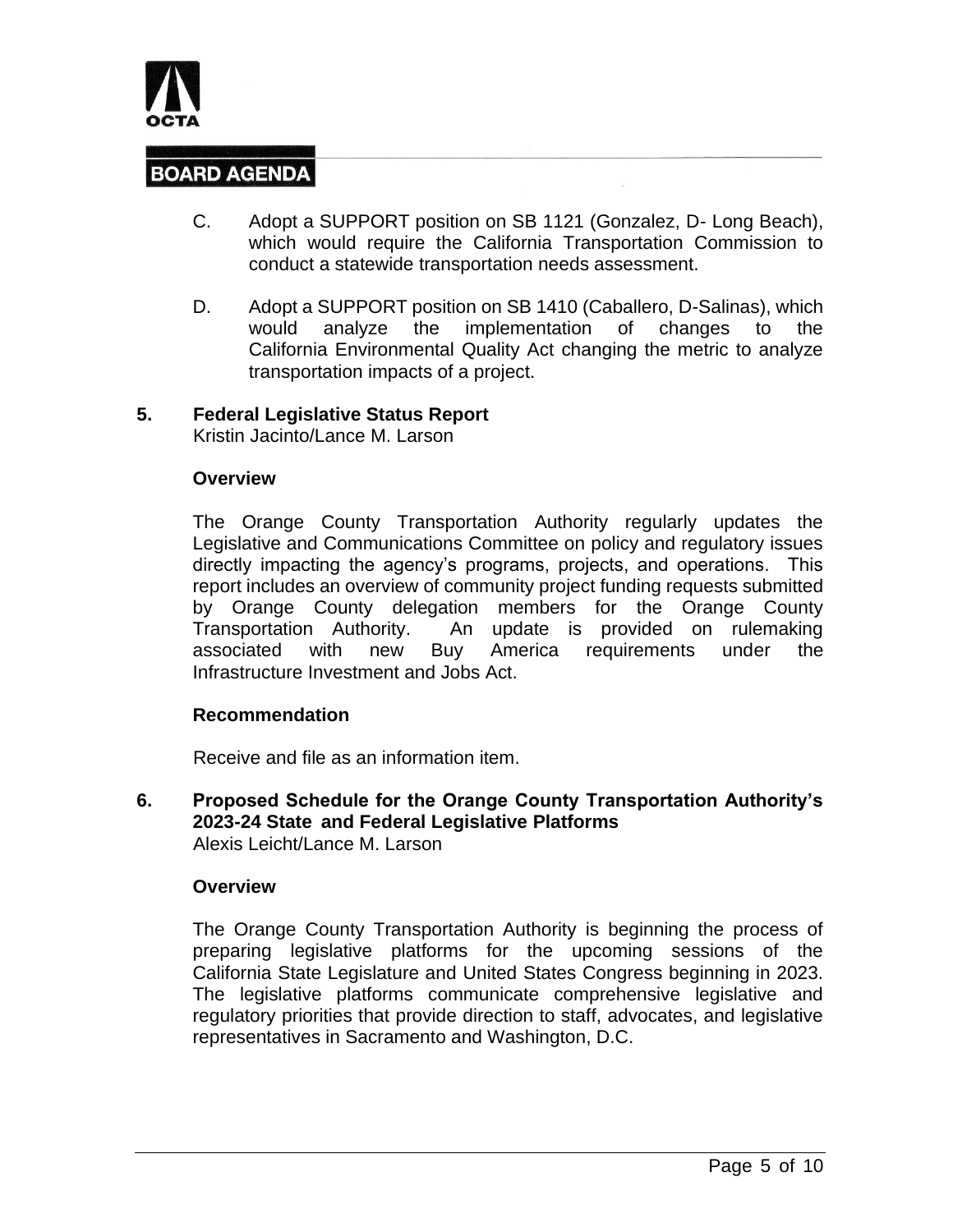

#### **Recommendation**

Approve the preparation plan and timeline for the Orange County Transportation Authority State and Federal Legislative Platforms.

### **7. Accessible Transit Advisory Committee Annual Update and New Member Recruitment**

Christina Byrne/Maggie McJilton

#### **Overview**

The Accessible Transit Advisory Committee, formerly Special Needs Advisory Committee, was formed to advise the Orange County Transportation Authority on the transportation needs of seniors and persons with disabilities. The member appointment status and a summary of the committee's activities during the past year is provided with this report.

#### **Recommendation**

Receive and file the Accessible Transit Advisory Committee status report.

**8. Citizens Advisory Committee Annual Update and Member Appointments** Christina Byrne/Maggie McJilton

#### **Overview**

The Orange County Transportation Authority's Citizens Advisory Committee was formed to provide feedback on significant transportation issues, help identify opportunities for community input, and serve as a public liaison for the Orange County Transportation Authority. A summary of the committee's activities during the past year and the new member appointment status is provided with this report.

#### **Recommendation**

Receive and file the Citizens Advisory Committee status report.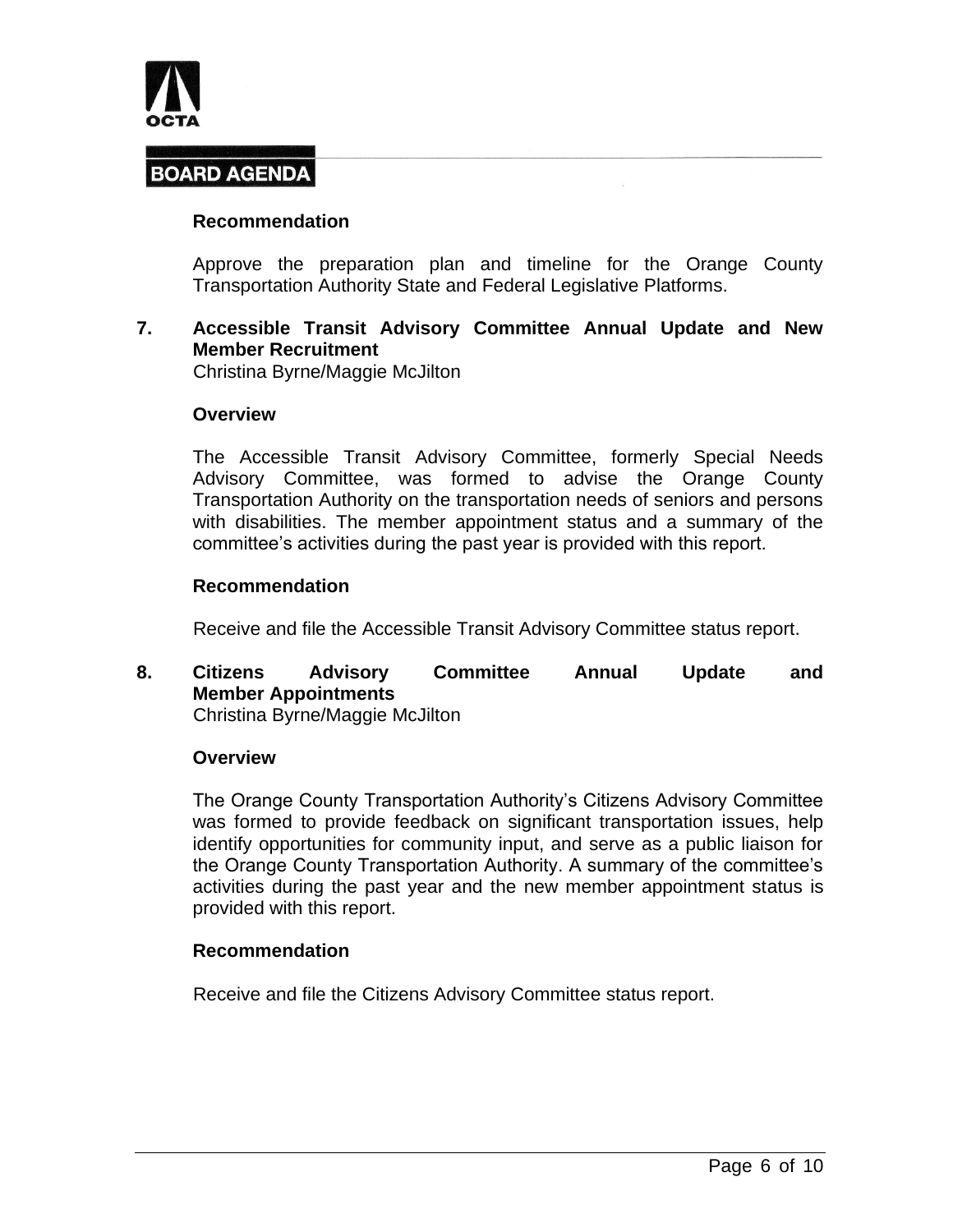

#### **9. Regional Consolidated Database Agreement** Kristopher Hewkin/Maggie McJilton

#### **Overview**

The Orange County Transportation Authority proposes to enter into a memorandum of understanding for the regional rideshare consolidated database with the Los Angeles County Metropolitan Transportation Authority, Riverside County Transportation Commission, San Bernardino County Transportation Authority, and Ventura County Transportation Commission.

#### **Recommendation**

Authorize the Chief Executive Officer to negotiate and execute Memorandum of Understanding (MOU) No. C-2-2425 between the Orange County Transportation Authority, Los Angeles County Metropolitan Transportation Authority, Riverside County Transportation Commission, San Bernardino County Transportation Authority, and Ventura County Transportation Commission, and to define the roles and responsibilities of the regional rideshare consolidated database.

### **10. Agreement for On-Call Marketing Print Services**

Jennifer O'Connor/Maggie McJilton

#### **Overview**

The Orange County Transportation Authority requires the services of a firm to provide on-call marketing print services. A competitive procurement has been conducted and roposals were received in accordance with the Orange County Transportation Authority's procurement procedures for professional and technical services. Board of Directors' approval is requested to execute an agreement to continue providing on-call marketing print services.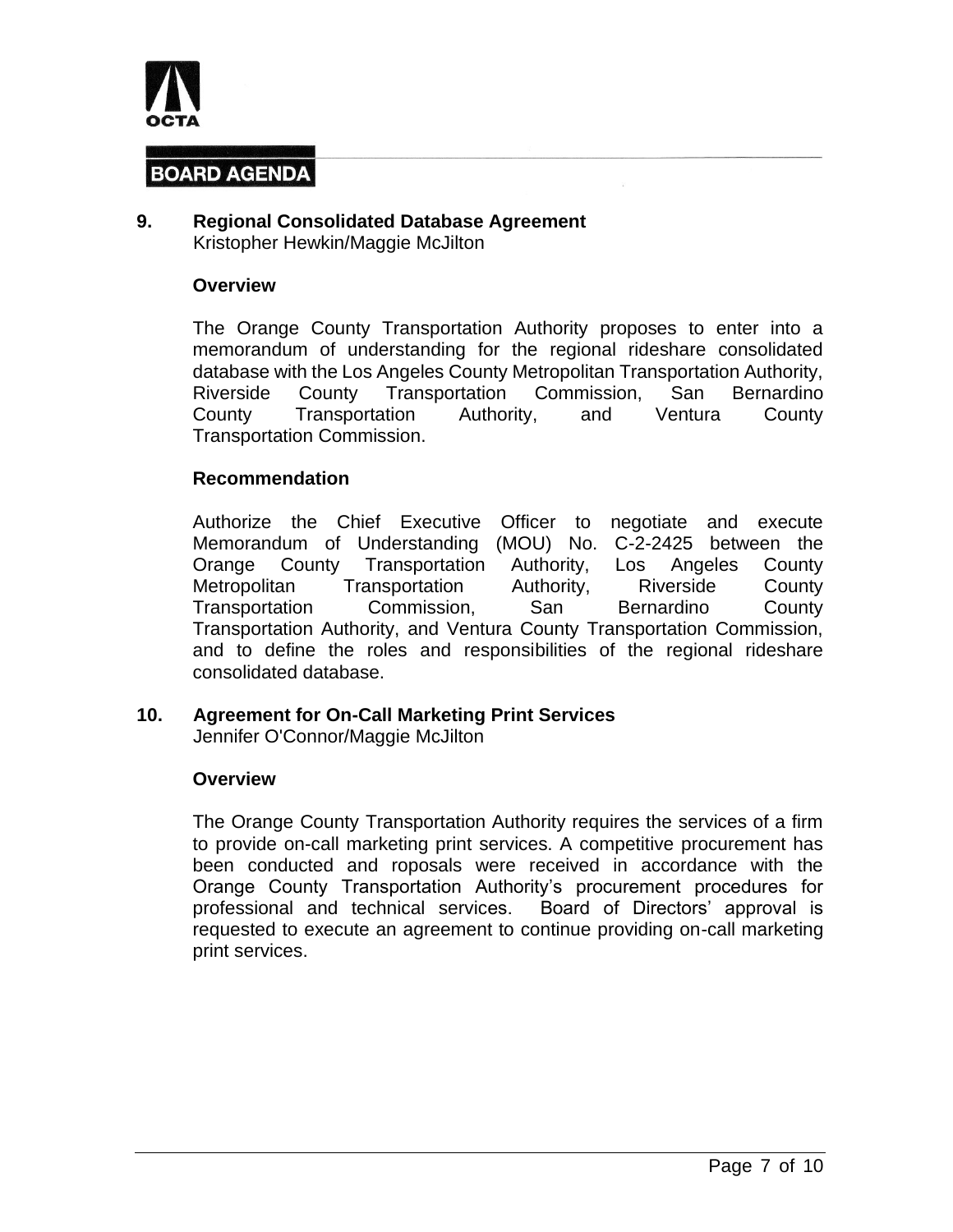

#### **Recommendations**

- A. Approve the selection of Pacific Graphics, Inc., as the firm to provide on-call marketing print services.
- B. Authorize the Chief Executive Officer to negotiate and execute Agreement No. C-2-2288 between the Orange County Transportation Authority and Pacific Graphics, Inc., in the amount of \$325,000, for a three-year initial term with two, two-year option terms to provide on-call marketing print services.
- **11. Amendment to Agreement for Average Vehicle Ridership Services** Kristopher Hewkin/Maggie McJilton

#### **Overview**

As part of its responsibilities in the Regional Rideshare Partnership, the Orange County Transportation Authority provides services that help employers comply with the South Coast Air Quality Management District's Rule 2202 - On-Road Motor Vehicle Mitigation Options, including tracking average vehicle ridership services. On May 22, 2020, the Board of Directors approved an agreement with Innovative TDM Solutions for a two-year initial term with two, one-year option terms for average vehicle ridership services. Board of Directors' approval is requested to exercise the first option term effective July 1, 2022 through June 30, 2023.

#### **Recommendation**

Authorize the Chief Executive Officer to negotiate and execute Amendment No. 1 to Agreement No. C-0-2167 between the Orange County Transportation Authority and Innovative TDM Solutions, to exercise the first option term in the amount of \$189,380, effective July 1, 2022 through June 30, 2023, to provide average vehicle ridership services. This amendment will increase the maximum obligation to a total contract value of \$568,021.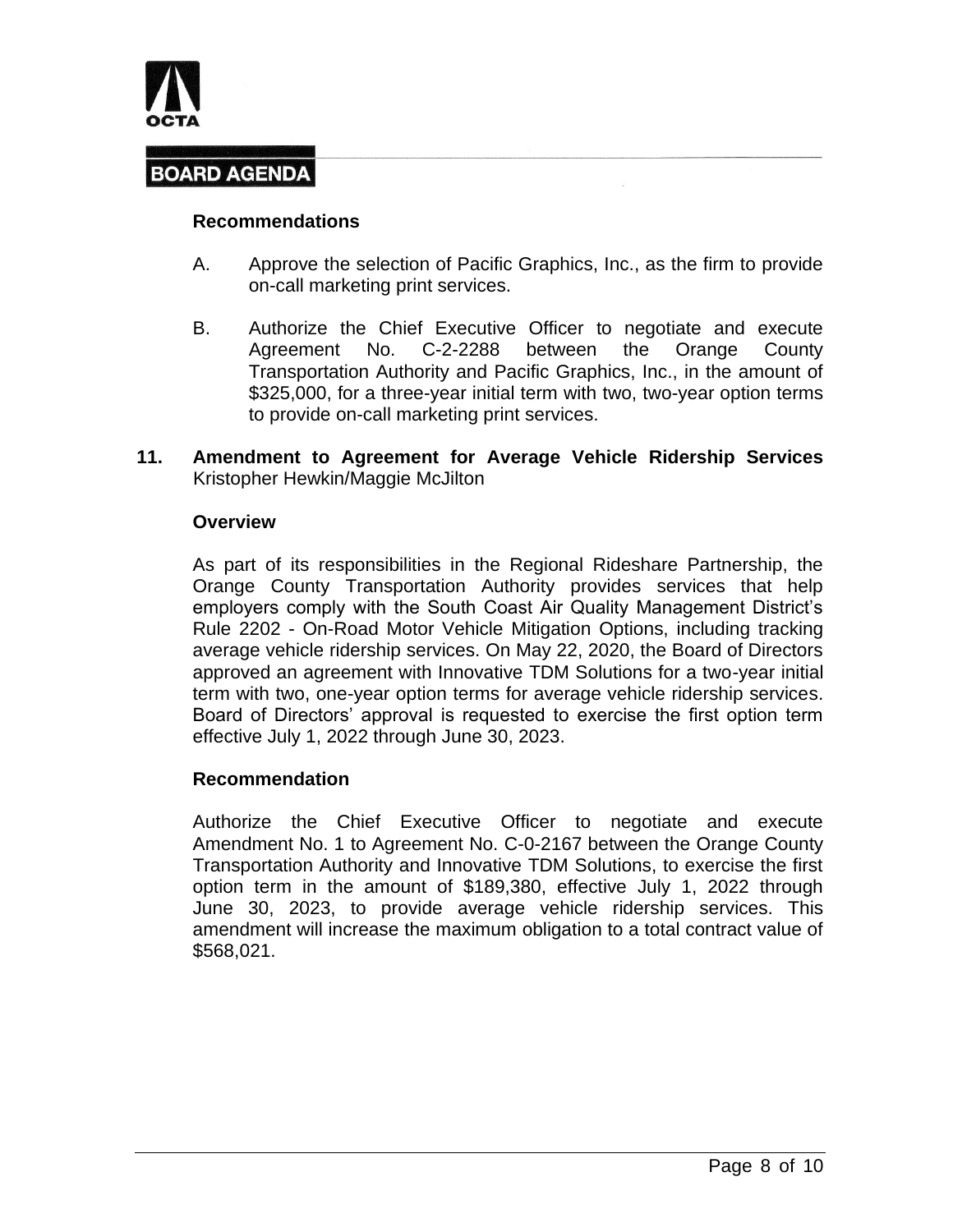

## **Orange County Local Transportation Authority Consent Calendar Matters**

**12. Measure M Taxpayers Oversight Committee Annual Public Hearing Results and Compliance Finding** Christina Byrne/Maggie McJilton

#### **Overview**

Measure M, Orange County's one-half cent sales tax for transportation, was passed by voters in 1990 and renewed in 2006. The Renewed Measure M Ordinance No. 3 requires an independent committee to oversee compliance and to determine whether the Orange County Transportation Authority is proceeding in accordance with Ordinance No. 3. On June 14, 2022, that independent committee, established as the Taxpayer Oversight Committee, conducted the 31st Measure M annual public hearing. The Taxpayer Oversight Committee found the Orange County Local Transportation Authority has proceeded in accordance with the Renewed Measure M Ordinance No. 3 during 2021.

#### **Recommendation**

Receive and file as an information item.

### **Regular Calendar**

### **Orange County Transportation Authority Regular Calendar Matters**

#### **13. South Orange County Multimodal Transportation Study Update** Warren Whiteaker/Kia Mortazavi

#### **Overview**

The Orange County Transportation Authority is conducting a long-range multimodal transportation study for the south Orange County area. Objectives of the study are to document transportation issues and opportunities, engage with key stakeholders, partner agencies, and the public to identify potential long-term multimodal solutions. A status report on the study is provided for information.